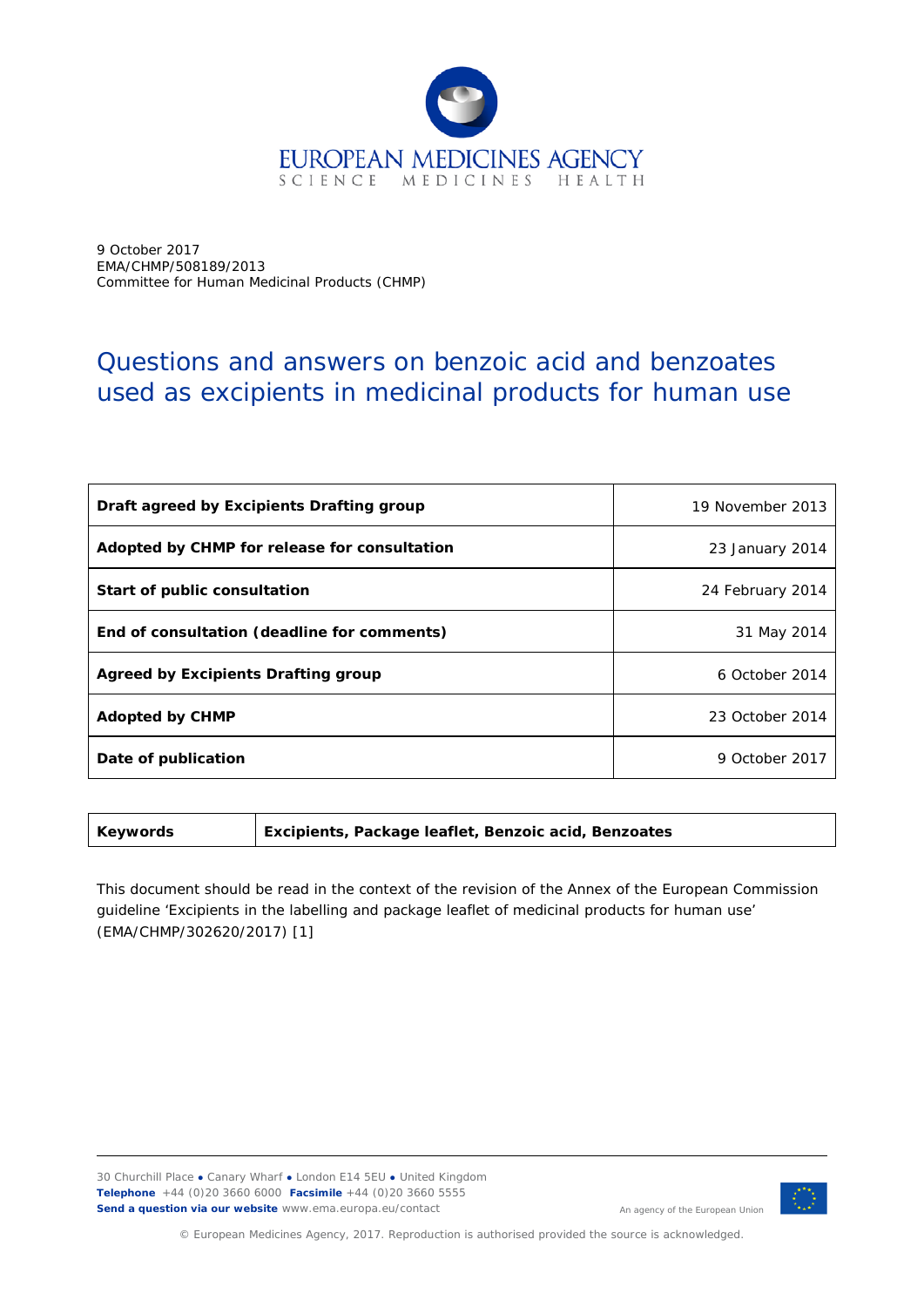# Questions and answers on benzoic acid and benzoates used as excipients in medicinal products for human use

## **Table of contents**

| 1. What are benzoic acid and benzoates and why are they used as       |  |
|-----------------------------------------------------------------------|--|
| 2. Which medicinal products contain benzoic acid or benzoates?3       |  |
|                                                                       |  |
| 4. What are the reasons for updating the information in the package   |  |
| 5. Proposal for an updated information in the package leaflet 5       |  |
|                                                                       |  |
| Annex 1 - Information in the package leaflet as per 2003 Guideline  7 |  |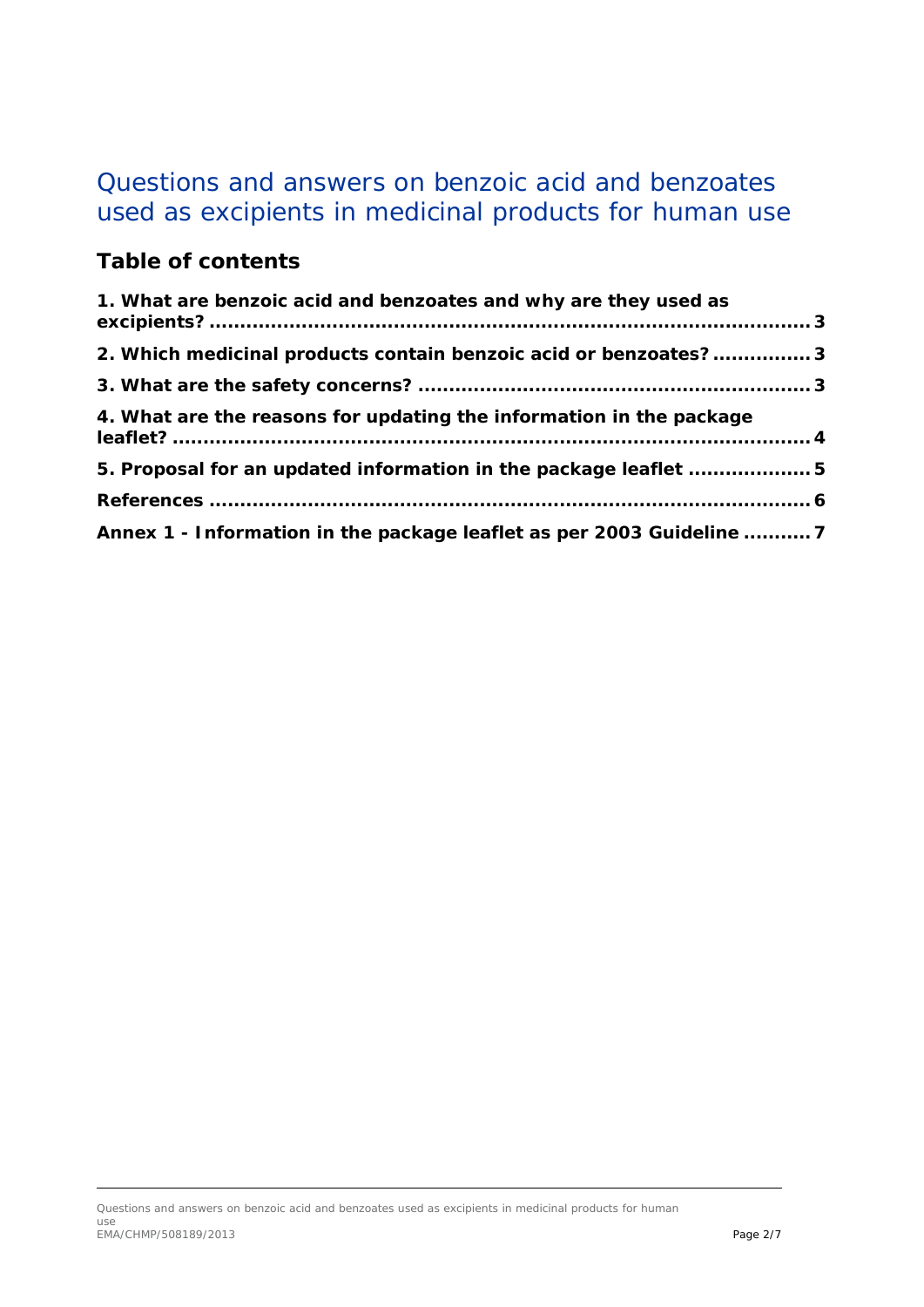#### <span id="page-2-0"></span>**1. What are benzoic acid and benzoates and why are they used as excipients?**

Benzoic acid and its salts (Na or K salts) is a bacteriostatic antiseptic that is only active in an acidic environment (pH 2.5 to 4.5).

In mammals, benzoic acid is primarily metabolized to its glycine conjugate, hippuric acid, which is readily excreted via the renal organic anion transport system. Moreover, benzoic acid is also found as a metabolite of benzyl alcohol (for more information on benzyl alcohol see the dedicated questions and answers document [\[10\]](#page-5-2)).

Benzoic acid is mainly used as preservative at levels from 0.01 to 0.2%.

#### <span id="page-2-1"></span>**2. Which medicinal products contain benzoic acid or benzoates?**

Benzoic acid is rarely used as such in medicines whereas its salts (benzoates) are more commonly used. Sodium benzoate is found as excipients in some medicinal products administered orally, topically (e.g. antifungals) or injected.

Benzoic acid has a long history of use as an antifungal agent in topical therapeutic preparations such as Whitfield's ointment (benzoic acid 6% and salicylic acid 3%). Sodium benzoate is also administered intravenously and orally as an active substance to infants and children for the treatment of hyperammonaemia related to urea cycle disorders. However, such uses will not be discussed in this document (not in the scope).

## <span id="page-2-2"></span>**3. What are the safety concerns?**

The main safety concern with benzoic acid and benzoates is its ability to displace bilirubin from albumin. This is of particular concern in pre-term and full-term neonates where immaturity of metabolic enzymes [\[8\]](#page-5-3) until 8 weeks of age, may result in an accumulation of benzoic acid. Neonatal unconjugated hyperbilirubinemia and resultant clinical jaundice affect up to 85% of newborns, usually this condition is benign. However, the displacement of bilirubin from albumin leads to hyperbilirubinaemia which may cause a serious concern of brain injury in some neonates with jaundice. Thus, acute bilirubin encephalopathy may evolve to kernicterus (bilirubin-induced brain dysfunction) if left untreated. This risk exists with oral, parenteral and also cutaneous preparations, as the cutaneous absorption of benzoic acid is significant, in particular for neonates. Moreover this threat of developing a kernicterus for neonates is also to be considered when benzyl alcohol [\[3,](#page-5-4) [5\]](#page-5-5) is used since benzoic acid is one of its metabolites as previously mentioned. Co-administration of products containing either excipient must be used with caution in paediatrics since both share similar metabolic pathways and may accumulate.

A multigenerational study in rats using dietary administration of benzoic acid, found no effects on birth weight, postnatal growth or survival up to 750 mg/kg bw/day [\[7\]](#page-5-6). In a dietary study on sodium benzoate, toxicity on the foetuses and delivered offspring of Wistar rats were seen at very high doses, and a NOAEL of 1310 mg/kg bw/day was identified [\[9\]](#page-5-7).

NOAELs from gavage administration were slightly lower than those from dietary administration. The exact mechanism of the foetal and offspring toxicity, seen at high doses in some studies, cannot be determined from the data available; it could be secondary to maternal toxicity.

Questions and answers on benzoic acid and benzoates used as excipients in medicinal products for human use email and the state of the state of the state of the state of the state of the state of the state of the state of the state of the state of the state of the state of the state of the state of the state of the state of the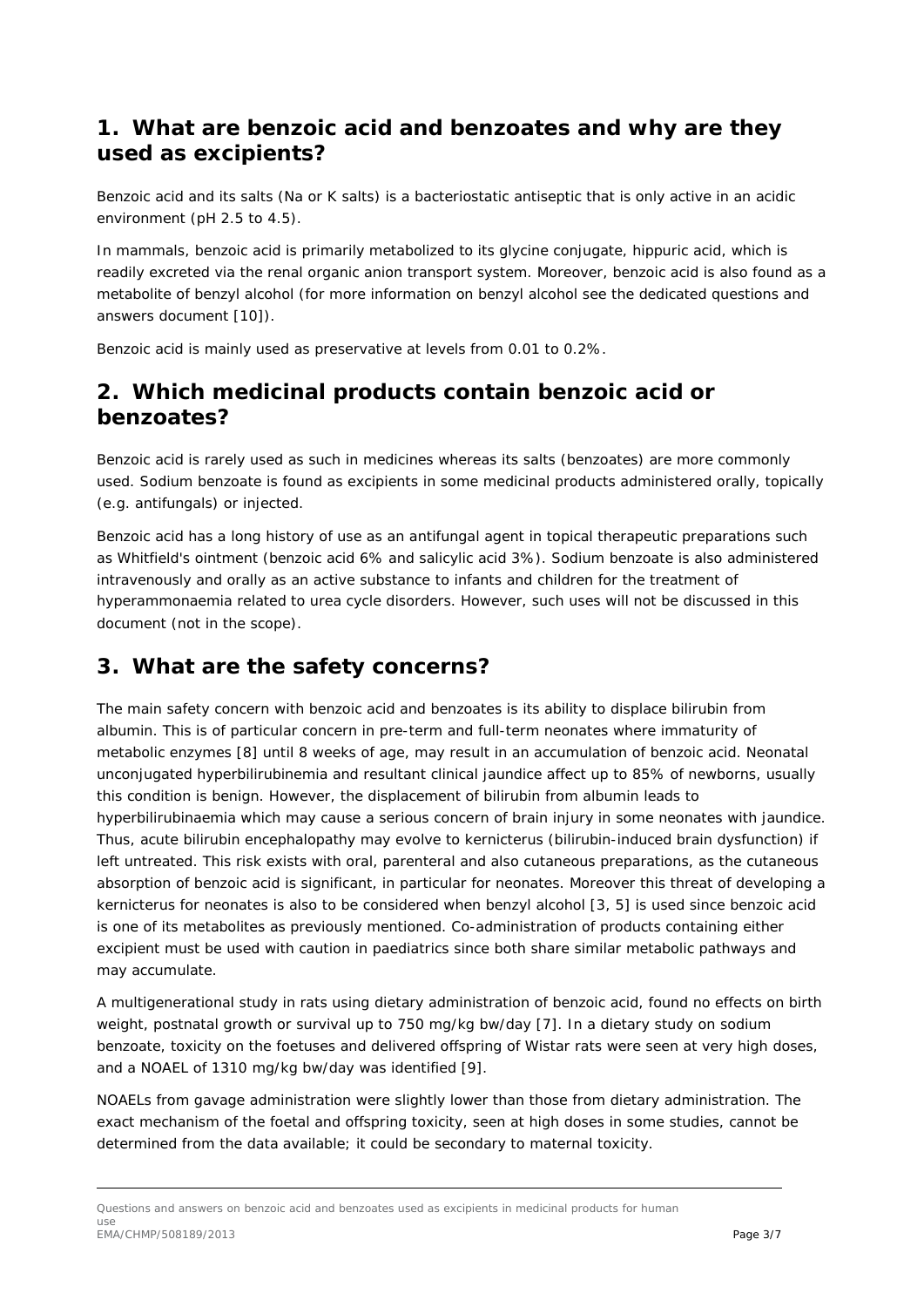However, identifying the mechanism of toxicity is not critical to the evaluation since there are adequate data to establish an overall NOAEL of 500 mg/kg bw/day [\[12\]](#page-5-8).

According to the opinion of the Scientific Committee on Consumer Products (SCCP) in 2005 [\[11\]](#page-5-9) the acceptable daily intake (ADI) for benzoic acid and its salts has been established to 0–5 mg/kg bw in agreement with the WHO/JECFA report of 1996 [\[6\]](#page-5-10). Young children (< 3 years old) may not be sufficiently mature to metabolise and eliminate benzoic acid as efficiently as adults. Therefore the upper limit of the ADI should be considered with caution in this age group [\[12\]](#page-5-8).

## <span id="page-3-0"></span>**4. What are the reasons for updating the information in the package leaflet?**

The information for the package leaflet in the 2003 guideline (see Annex 1) needs to be further expanded regarding the risk to neonates and the route of administration.

Questions and answers on benzoic acid and benzoates used as excipients in medicinal products for human use EMA/CHMP/508189/2013 Page 4/7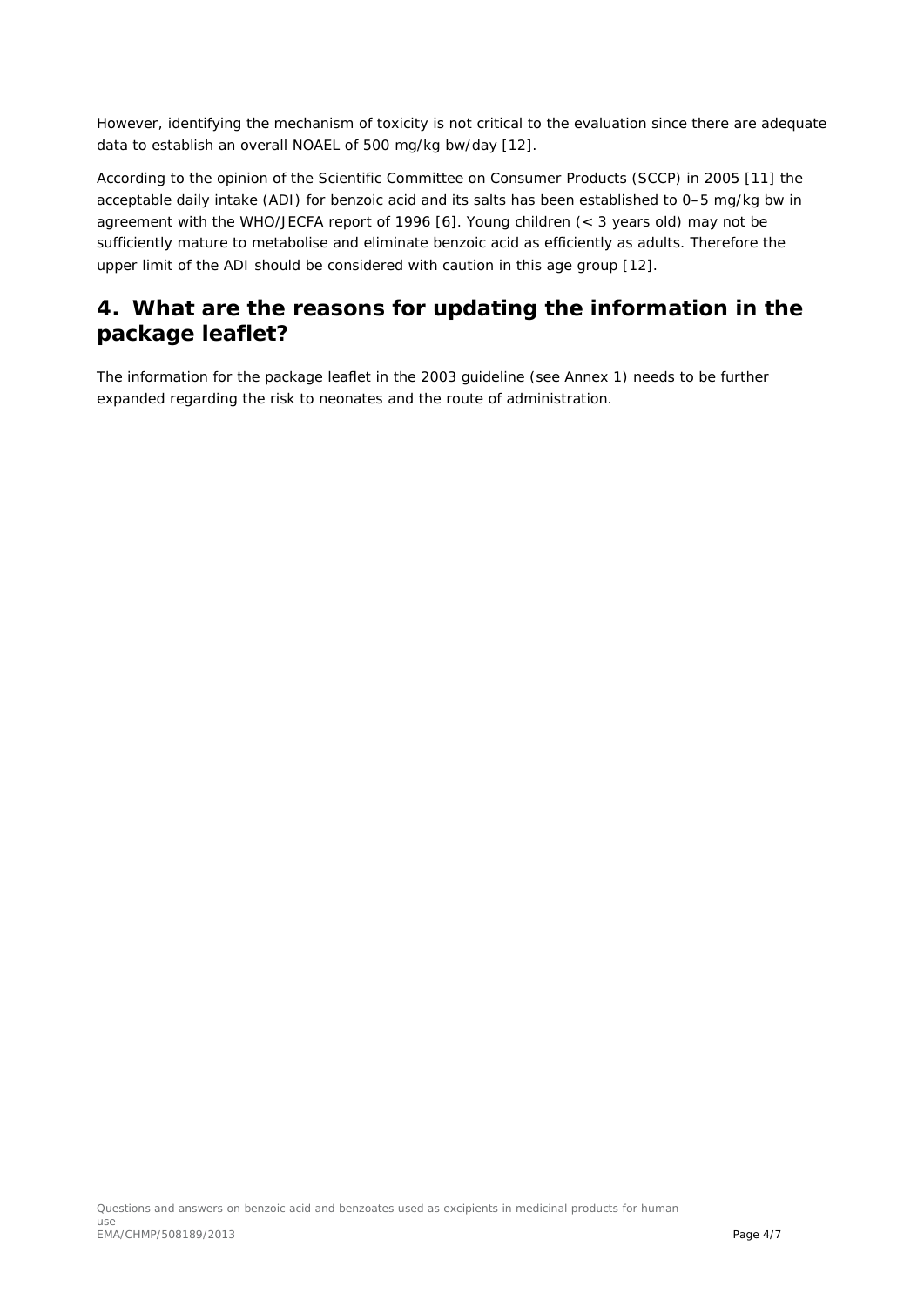| <b>Name</b>                                                                                                      | <b>Route of</b><br>Administration | <b>Threshold</b> | <b>Information for the Package Leaflet</b>                                                                                                                                                                                                  | <b>Comments</b>                                                                                                                                                                                           |
|------------------------------------------------------------------------------------------------------------------|-----------------------------------|------------------|---------------------------------------------------------------------------------------------------------------------------------------------------------------------------------------------------------------------------------------------|-----------------------------------------------------------------------------------------------------------------------------------------------------------------------------------------------------------|
| Benzoic acid (E<br>210) and<br>benzoates<br>e.g.:<br>Sodium benzoate<br>(E 211)<br>Potassium<br>benzoate (E 212) | All routes of<br>administration   | Zero             | This medicine contains x mg <benzoic<br>acid/benzoate salt &gt; in each &lt; dosage<br/>unit <math>&gt;</math> &lt; unit volume <math>&gt;</math> &lt; which is equivalent to x<br/>mg/<weight><volume>&gt;.</volume></weight></benzoic<br> |                                                                                                                                                                                                           |
|                                                                                                                  | Oral, parenteral                  | Zero             | <benzoic acid="" benzoate="" salt=""> may increase<br/>jaundice (yellowing of the skin and eyes) in<br/>newborn babies (up to 4 weeks old).</benzoic>                                                                                       | Increase in bilirubinaemia following its<br>displacement from albumin may increase<br>neonatal jaundice which may develop into<br>kernicterus (non-conjugated bilirubin<br>deposits in the brain tissue). |
|                                                                                                                  | Topical                           | Zero             | <benzoic acid="" benzoate="" salt=""> may cause local<br/>irritation.</benzoic>                                                                                                                                                             | May cause non-immunologic immediate<br>contact reactions by a possible cholinergic<br>mechanism.                                                                                                          |
|                                                                                                                  |                                   |                  | <benzoic acid="" benzoate="" salt=""> may increase<br/>jaundice (yellowing of the skin and eyes) in<br/>newborn babies (up to 4 weeks old).</benzoic>                                                                                       | Absorption through the immature skin of<br>neonates is significant.                                                                                                                                       |

## **5. Proposal for an updated information in the package leaflet**

<span id="page-4-0"></span>Further scientific background is available in the report entitled 'Benzyl alcohol and benzoic acid group used as excipients' [\[2\]](#page-5-11).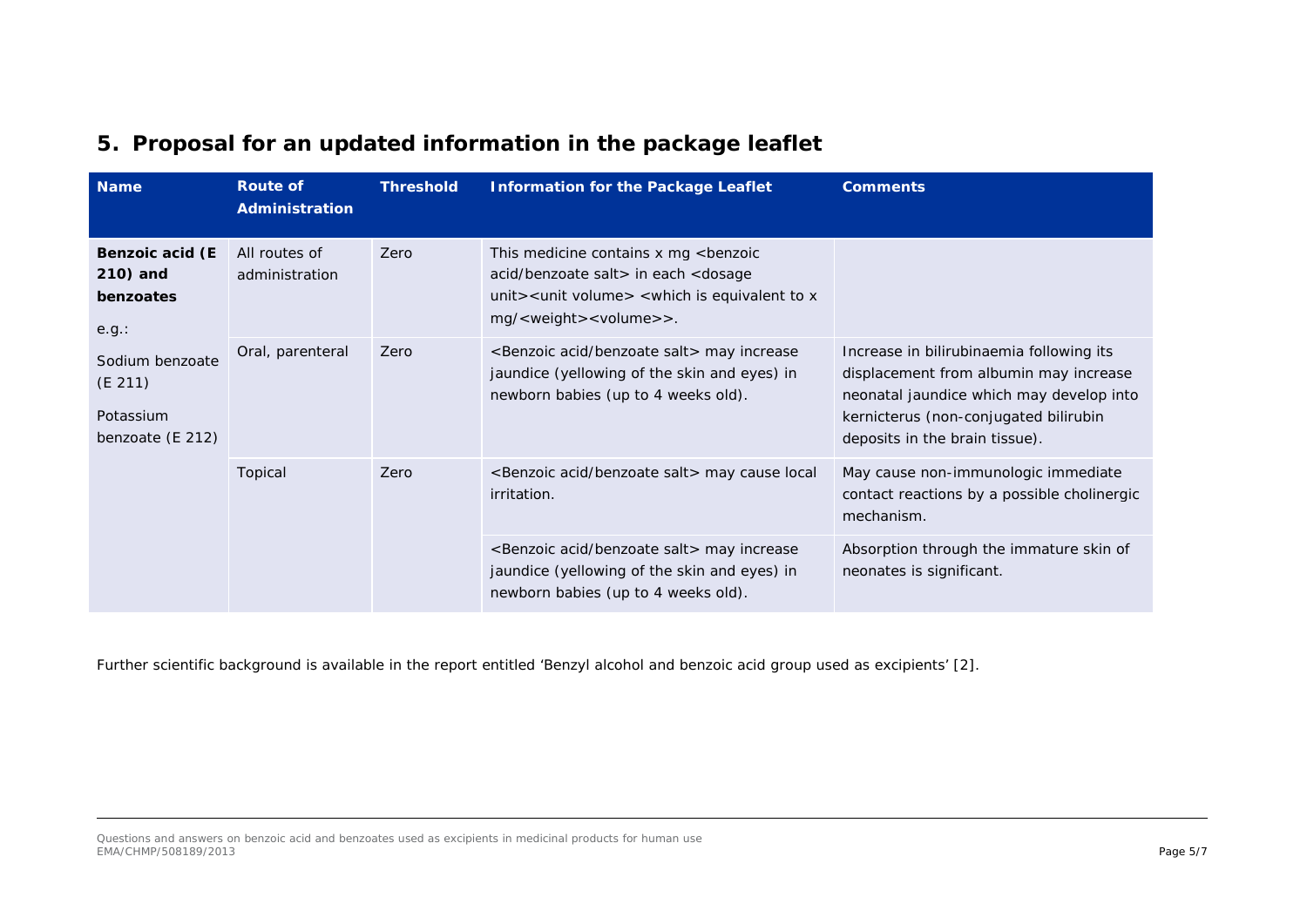## <span id="page-5-12"></span><span id="page-5-11"></span><span id="page-5-1"></span>**References**

- <span id="page-5-0"></span>1. Annex of the European Commission guideline 'Excipients in the labelling and package leaflet of medicinal products for human use' (EMA/CHMP/302620/2017).
- 2. Benzyl alcohol and benzoic acid group used as excipients (EMA/CHMP/272866/2013).
- <span id="page-5-4"></span>3. Cronin, C.M., Brown, D.R., Ahdab-Barmada, M., 'Risk factors associated with kernicterus in the newborn infant: importance of benzyl alcohol exposure', Am J Perinatol., Vol. 8, 1991, p. 80–85.
- 4. Guideline on excipients in the label and package leaflet of medicinal products for human use (CPMP/463/00 Rev.1), July 2003.
- <span id="page-5-5"></span>5. Jardine, D.S., Rogers, K., 'Relationship of benzyl alcohol to kernicterus, intraventricular haemorrhage, and mortality in preterm infant', Pediatrics, Vol. 83(2), 1989, p. 153–160.
- <span id="page-5-10"></span>6. JECFA (1997), Evaluation of certain food additives and contaminants, Forty-sixth report of the Joint FAO/WHO Expert Committee on Food Additives 1996, WHO Technical Report Series 868, World Health Organisation, Geneva.
- <span id="page-5-6"></span>7. Kieckebush, W., Lang, K., 'Die Verträglichkeit der Benzoersäure im chronischen Fütterungsversuch Arzneimittelforschung', Vol. 10, 1960, p. 1001–1003.
- <span id="page-5-3"></span>8. LeBel, M., Ferron, L., Masson, M., Pichette, J., Carrier, C., 'Benzyl alcohol metabolism and elimination in neonates', Dev Pharmacol Ther., Vol 11(6), 1988, p. 347–356.
- <span id="page-5-7"></span>9. Onodera, H., Ogiu, T., Matsuoka, C., Furuta, K., Takeuchi, M., Oono, Y., Kubota, T., Miyahara. M., Maekawa, A., Odashima, S., 'Studies on effects of sodium benzoate on fetuses and offspring of Wistar rats' (authors' translation), Eisei Shikenjo Hokoku, Vol. 96, 1978, p. 47–55. (Article in Japanese).
- <span id="page-5-2"></span>10. Questions and answers on benzyl alcohol used as excipients in medicinal products for human use (EMA/CHMP/508188/2013).
- <span id="page-5-9"></span>11. SCCP (Scientific Committee on Consumer Products) 2005, Opinion on Benzoic Acid and Sodium Benzoate Adopted by the SCCP during the 4rd plenary meeting of 21 June 2005. Available at: [http://ec.europa.eu/health/ph\\_risk/committees/04\\_sccp/docs/sccp\\_o\\_015.pdf](http://ec.europa.eu/health/ph_risk/committees/04_sccp/docs/sccp_o_015.pdf)
- <span id="page-5-8"></span>12. SCF (Scientific Committee on Food) 2002, Opinion of the Scientific Committee on Food on Benzoic acid and its salts, SCF/CS/ADD/CONS/48 Final, September 2002.